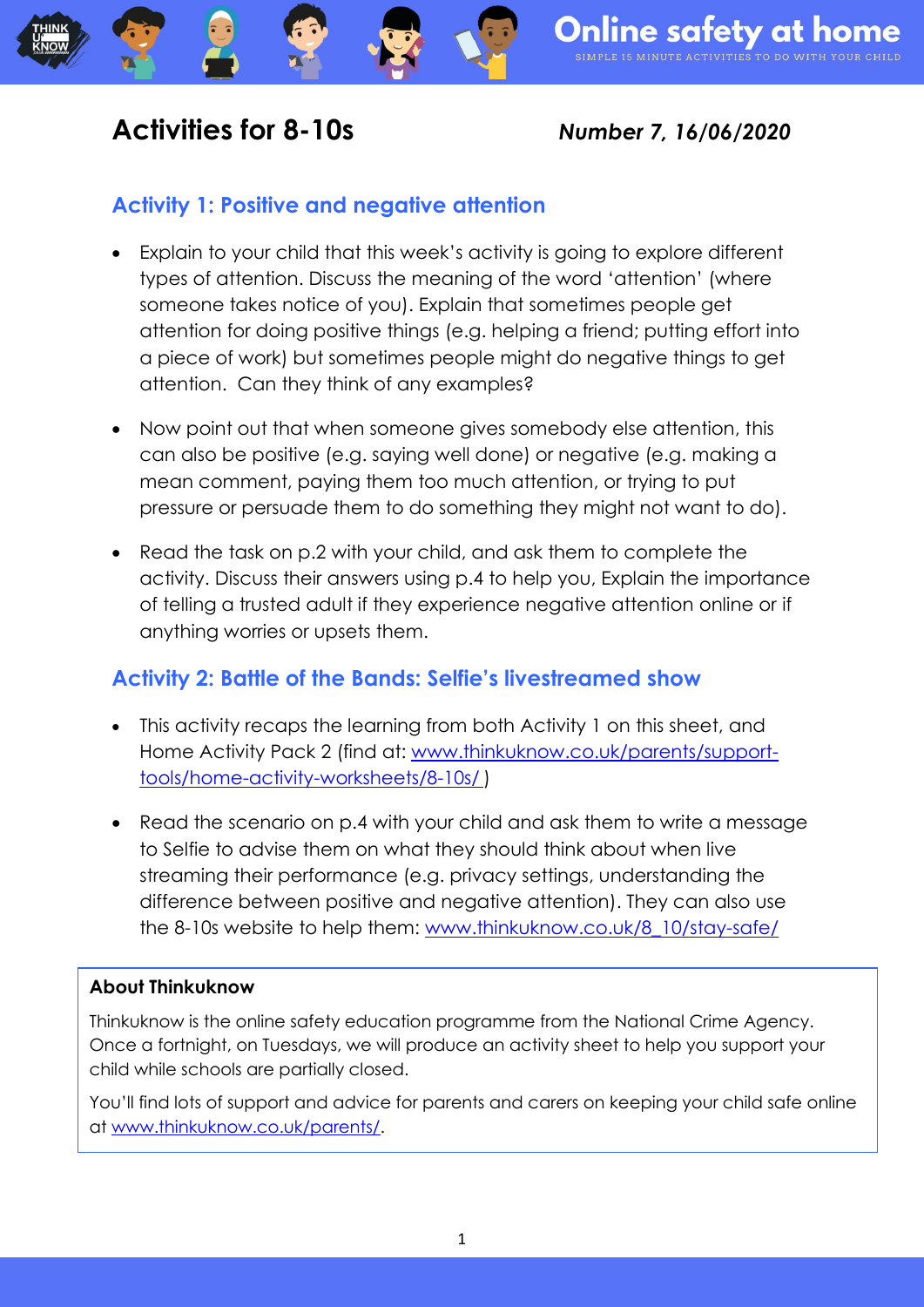# **Positive and negative attention**

**Alfie is live streaming while playing his favourite game. He notices some comments on his stream. Can you help him decide if these are examples of positive attention or negative attention?**



|                                                                                                                                                             | <b>Positive attention</b> | <b>Negative attention</b> |
|-------------------------------------------------------------------------------------------------------------------------------------------------------------|---------------------------|---------------------------|
| Ellie comments saying that Alfie is really<br>funny and she likes watching him gaming                                                                       |                           |                           |
| Someone has sent Alfie 20 messages<br>saying he has to live stream and play<br>games with him                                                               |                           |                           |
| One of Alfie's friends comments to tell<br>people how Alfie helpful was when he<br>was trying to get to the next level in the<br>game                       |                           |                           |
| Someone in Alfie's class keeps offering<br>him lots of emojis and gifts in return for his<br>password                                                       |                           |                           |
| One of the Popcorn Wizards comments<br>asking him to make fun of their teacher<br>on his live stream. They tell him it will get<br>more people to watch him |                           |                           |
| Alfie's mum comments to say how<br>confident he is when live streaming                                                                                      |                           |                           |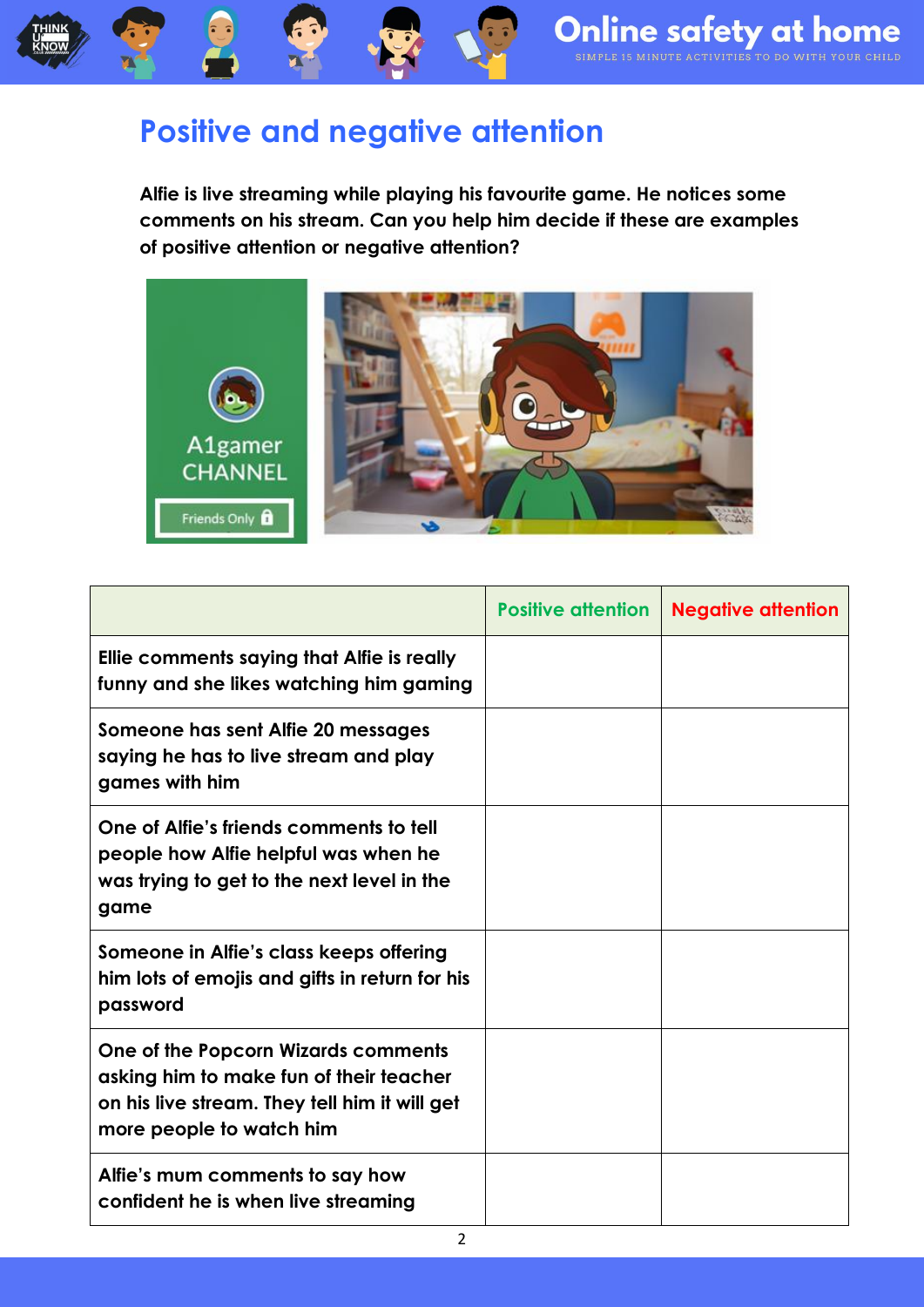#### **Answers**

THINK<br>ULIOW

3

 $6.7$ 

|                                                                                                                                   | <b>Positive/negative attention?</b>                                                                                                                                                                             |
|-----------------------------------------------------------------------------------------------------------------------------------|-----------------------------------------------------------------------------------------------------------------------------------------------------------------------------------------------------------------|
| Ellie comments saying that Alfie is<br>really funny and she likes watching                                                        | <b>Positive</b><br>Ellie is a trusted friend, and is paying him a                                                                                                                                               |
| him gaming                                                                                                                        | positive compliment.                                                                                                                                                                                            |
|                                                                                                                                   | <b>Negative</b>                                                                                                                                                                                                 |
| Someone has sent Alfie 20 messages<br>saying he has to live stream and play<br>games with him                                     | Someone is putting Alfie under pressure to<br>do something he doesn't want to do. It is<br>best for Alfie to ignore this person and block<br>them, and to tell a trusted adult.                                 |
| One of Alfie's friends comments to                                                                                                | <b>Positive</b>                                                                                                                                                                                                 |
| tell people how helpful Alfie was<br>when he was trying to get to the next<br>level in the game                                   | Alfie's friend is doing something kind: telling<br>people that Alfie is a good friend.                                                                                                                          |
|                                                                                                                                   | <b>Negative</b>                                                                                                                                                                                                 |
| Someone in Alfie's class keeps<br>offering him lots of emojis and gifts in<br>return for his password                             | This is an example of someone putting Alfie<br>under pressure to do something. Alfie should<br>never share his password with anyone. Alfie<br>should ignore this person or say no, and tell<br>a trusted adult. |
| One of the Popcorn Wizards                                                                                                        | <b>Negative</b>                                                                                                                                                                                                 |
| comments asking him to make fun of<br>their teacher on his live stream. They<br>tell him it will get more people to<br>watch him. | This is an example of someone putting Alfie<br>under pressure to do something mean. Alfie<br>should ignore this person or say no, and tell<br>a trusted adult.                                                  |
| Alfie's mum comments to say how                                                                                                   | <b>Positive</b>                                                                                                                                                                                                 |
| confident he is when live streaming                                                                                               | Alfie's mum is saying something positive -<br>how good he is at doing something.                                                                                                                                |